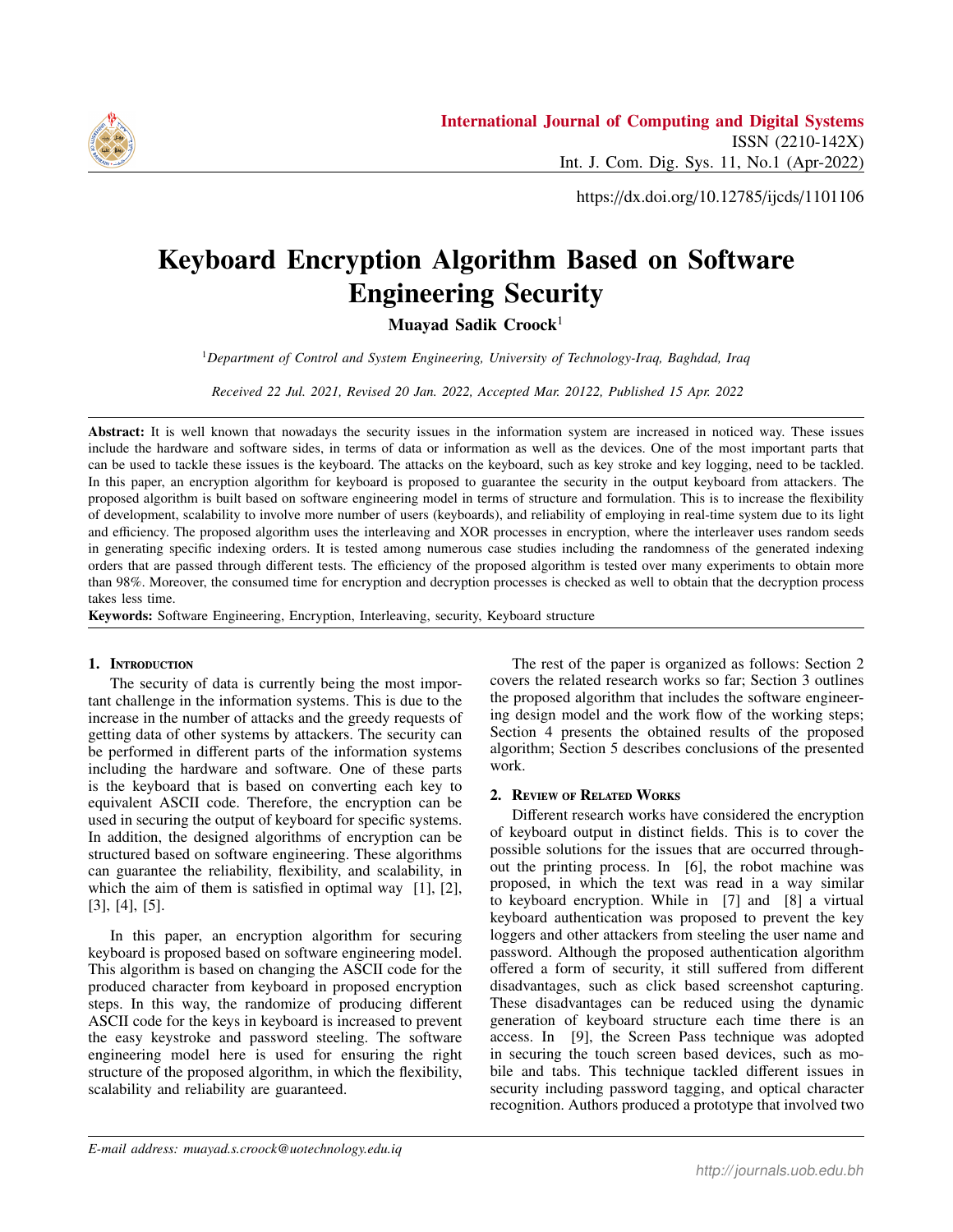

user sites. Based on this prototype, the proposed technique was evaluated. The authors of [10] proposed QWERTY cipher that extended the well-known English 26 characters to 36 characters and produced the QWERTY keyboard that uses the n key in ciphering. In [11], the structure of the keyboard interaction was changed in a modern imagination view. The restructuring included producing a novel mapping of characters. The authors of [12] proposed a biometric based authentication system. It adopted the users keystroke pattern as important identifier to recognize the users. This was based on discovering that each user has its own way in using the keyboard. The obtained results proved the efficiency of the proposed method. In [13], static and dynamic malwares analysis were adopted to produce system analyzer. The information of the keystroke and keylogger used through the monitoring keyboard was sent using email for real-time analysis guarantee. Moreover, in [14], an overview of keylogging malware was produced. In this overview, the most of protocols, used in securing the system against the keylogging have been studied. This study provided the researchers with the idea of important of keyboard securing. In [15], a software and hardware development represented as a hidden key logger device was detected using the proposed algorithm. This algorithm analyzed the performance of a keyboard and detect the hidden devices related to keyboard based on this analysis. The analysis report included the expected structure and the block diagram of the detected hidden device. In [16], a monitoring system for models with keyboard was presented in addition to offering a security using key logger. Different companies were involved in presenting this system to supervise their products well. In [17], [18], [19], and [20], the review and study research works have been introduced with high covering to the subject within the subject of data encryption. It is important to note that these studies encouraged researchers to provide more efforts on enhancing the encryption methods to be strong and light. At the other hand, the authors of [21] introduced a hiding of images in excel data sheet as a method that supported the security in information transmission. While in [22], a modified butterfly architecture that was used in fast Fourier Transform (FFT). This butterfly was employed in cryptography to cipher the transmitted information in efficient way. In [23], a multi-level structure was proposed for registering the images and extracting the important parameters form the used keypads in secured approach. The authors [24] produced a key-logger method that prevented the keystroke and screenshots in different systems. All these events were performed throughout the email services. Moreover in [25], an easy in use and cost efficient brokenstroke method was proposed that could catch the pre-defined typed keywords from the transmission wireless channel between the keyboard and other devices. In addition, authors of [26] presented a keystroke approach that guaranteed the quality of insurance in information exchange. It worked in different phases to work on computers, and phones.

Authors of [27], [28], [29], [30], and [31] discussed

the development of software engineering technologies and methods, in which the adopted algorithms were designed accordingly to be more efficient. These methods supported the performance enhancement in a way that the proposed system be save and performed.

## 3. Proposed Keyboard Encryption Algorithm

The proposed encryption algorithm is allocated inside the keyboard software part to change the traditional ASCII code of the printed characters. The software engineering is used for completing the design in efficient way. This section is divided into two sub-sections for easing the reading flow.

## *A. Software Engineering Algorithm Structure*

As mentioned earlier, the presented software engineering security algorithm is structured based on software engineering modeling. This is to ensure the building of algorithm in a right way.

Figure 1 illustrates the structure of the proposed algorithm that is based on software engineering.

The structure includes the four phases of software life cycle model, which are requirements, design, implementation as well as testing and evaluation. In the requirement phase, the adopted ASCII code is collected to complete the imagination of the working flow of the proposed algorithm. In addition, the required information regarding the algorithm structure is prepared. The seeds for generating the interleave indexing orders are prepared. The interleaving is used as important step in the proposed algorithm that is explained in the next sub-section. It is well-known that the requirements phase plays as the core of the design and implementation of the underlined systems. In this work, the requirements are employed in pointing out the needed software components that can be used in implementing the proposed keyboard encryption method. In the same way, the testing of the designed and implemented work is highly recommended that employs the requirements in mapping out the case studies, environments and components. This is to ensure the right presentation and analysis of the proposed method. In terms of the design phase, the proposed algorithm is designed to include the working steps of encryption and decryption algorithms. The design process is established based on the requirements that are explained earlier. Each part of the design phase is mapped to the related requirements at the top and related implementation part as well to be in a connected chain. The designed algorithm is implemented in the implementation phase. The designed working steps are implemented in precise way to ensure the efficiency is satisfied. In the same way, the implementation parts are connected at the top with the related parts of design phase. While these parts are related to the testing components, used for evaluating the whole system. To check that the requirements are satisfied throughout the design and implementation phases, the algorithm is tested and evaluated. In case the evaluation results are not well, these results are reflected on the developing design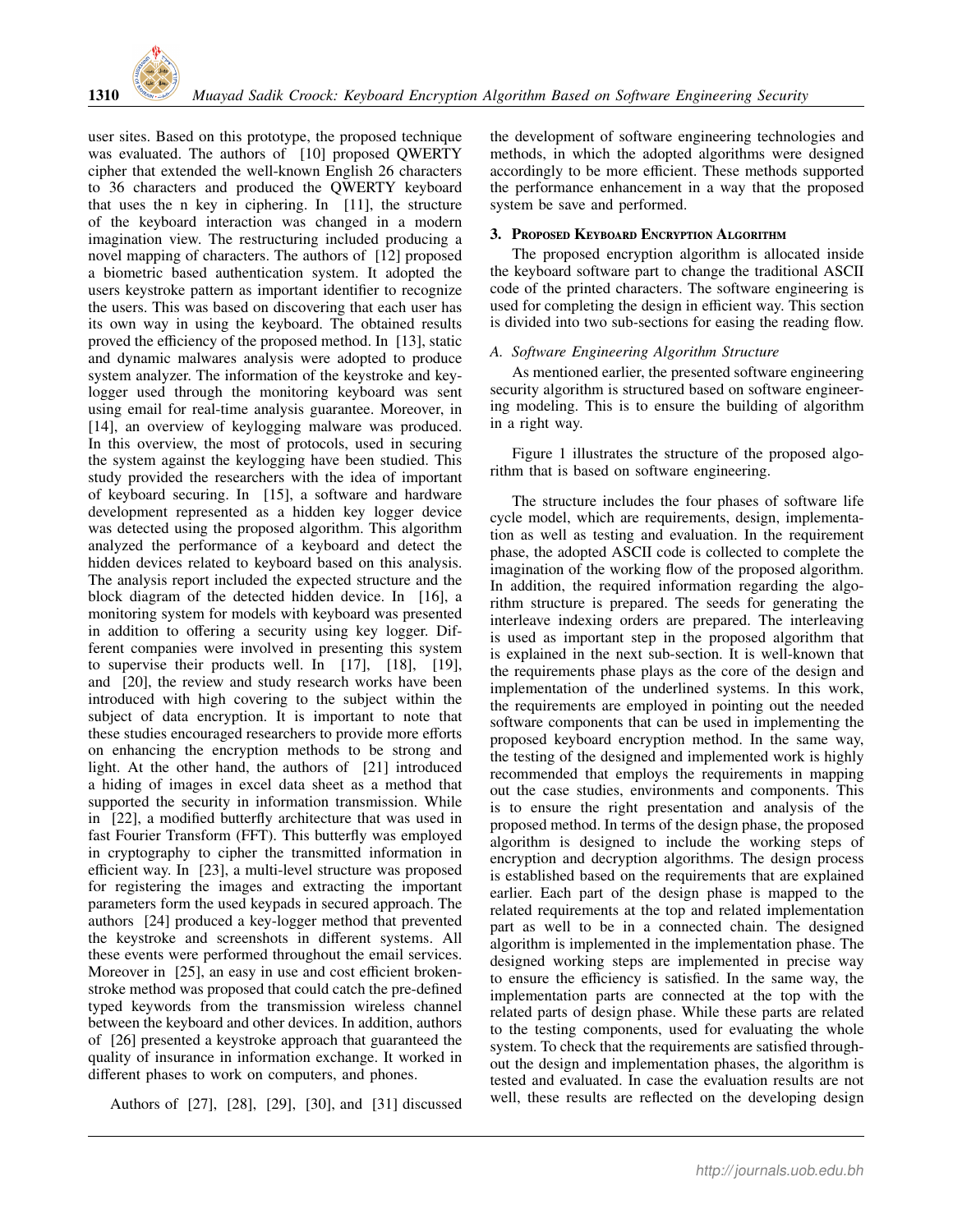

- 1.Collecting the traditional ASCII code.
- 2. Preparing the required information. 3. Preparing the seeds for random
	- interleaving.

# Design:

- 1. Building the structure of the proposed algorithm. 2.Design the working steps of the
- proposed encryption algorithm.
- 3.Design the working steps of the proposed decryption algorithm.



- 1. Changing the structure of the proposed algorithm to algorithm script.
- 2.Implementing the design working steps of encryption algorithm. 3. Implementing the design working
- steps of decryption algorithm.

**Test and Evaluation:** 

- 1. Testing the encryption algorithm.
- 2. Testing the decryption algorithm. 3. Evaluating the test results of encryption decryption and algorithms.

Figure 1. Software engineering algorithm structure

and implementation phase to come out with the satisfied requirements.

## *B. Proposed Algorithm*

In order to explain the proposed encryption algorithm in steps, Figure 2 shows the working flow block diagram.

From Figure 2 the following working steps of the proposed keyboard encryption algorithm can be explained:

- The user in real-time operation presses on a key in the keyboard.
- This key (character) is converted to 8-bit ASCII code.
- The obtained ASCII code enters to the interleaver that reordering the 8-bit according to the random operation.
- The indexing order form of the interleaver is generated using a set of random seeds. This set is available at both encrypter and decryptor. The random is adopted to increase the randomization of the interleaved ASCII, in which the guess of the character is being hard. The interleaving process is performed using the following equation:

$$
S(t) = S(i) \tag{1}
$$

Where, S is the bit stream of the real-time pressed characters. In addition,  $t= 1, \ldots, N$  is the 8-bit interleaving indexing order. Moreover,  $i = 1, \ldots, N$  is the real indexing of the characters ASCII code stream. N=8 is the number of considered codes.

- At the encrypter side, the selected seeds code is sent as a side information to the decryptor. The seed code is the sequence number of the selected one.
- After obtaining the interleaved ASCII code of a character, a XOR operation is performed on the interleaved code with itself with right circular shift by one as shown in Figure 3 The circular shift is performed for one input before the preceding of XOR operation.
- The result of the XOR is formatted with the side information to be ready for sending.
- At the decryptor side, the XOR operation is performed on the received 8-bit code as a step in decryption operation.
- The received 8-bit code from the XOR gate is entered to the de-interleaver.
- The de-interleaver uses the same seeds in performing

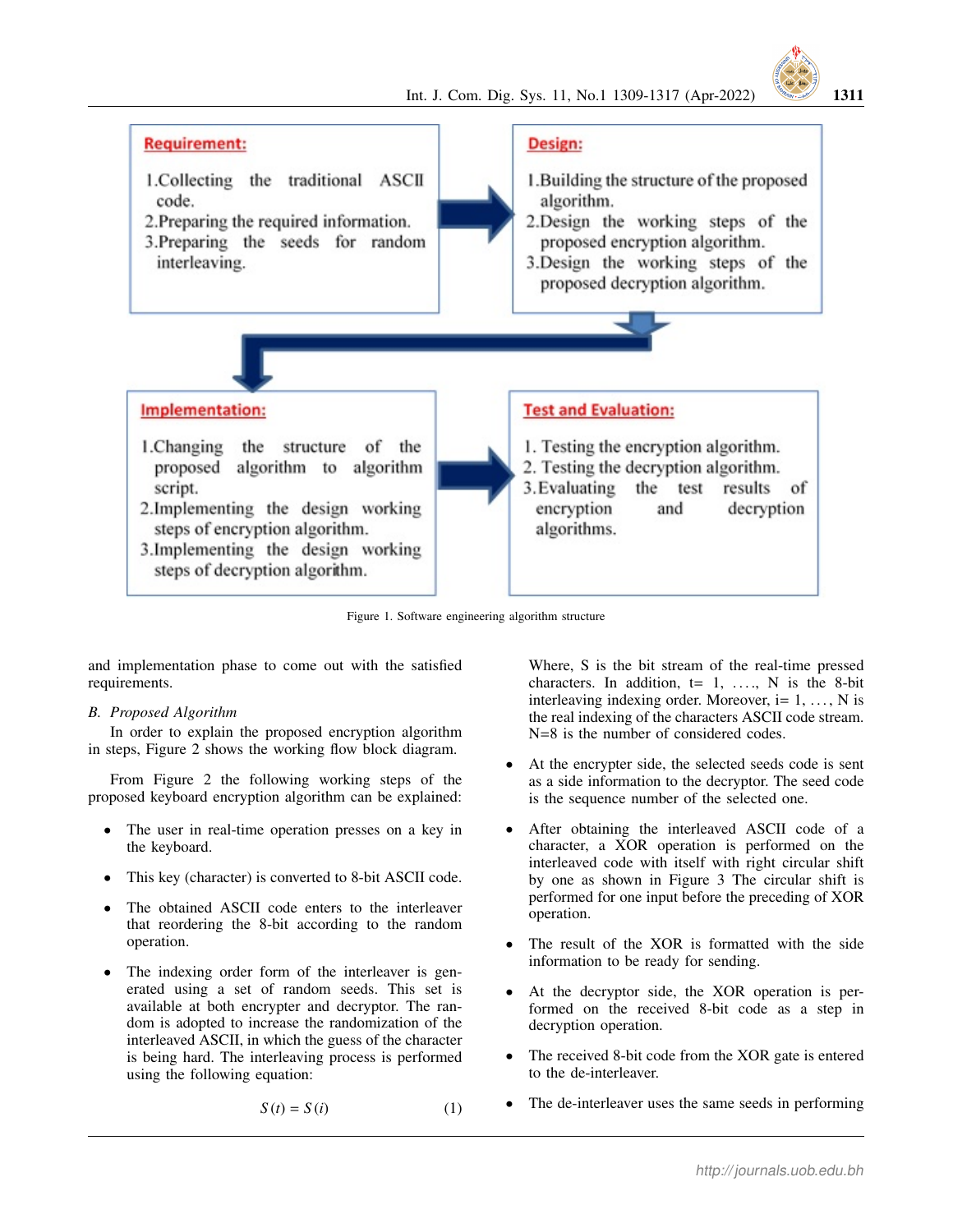



Figure 2. Algorithm working flow block diagram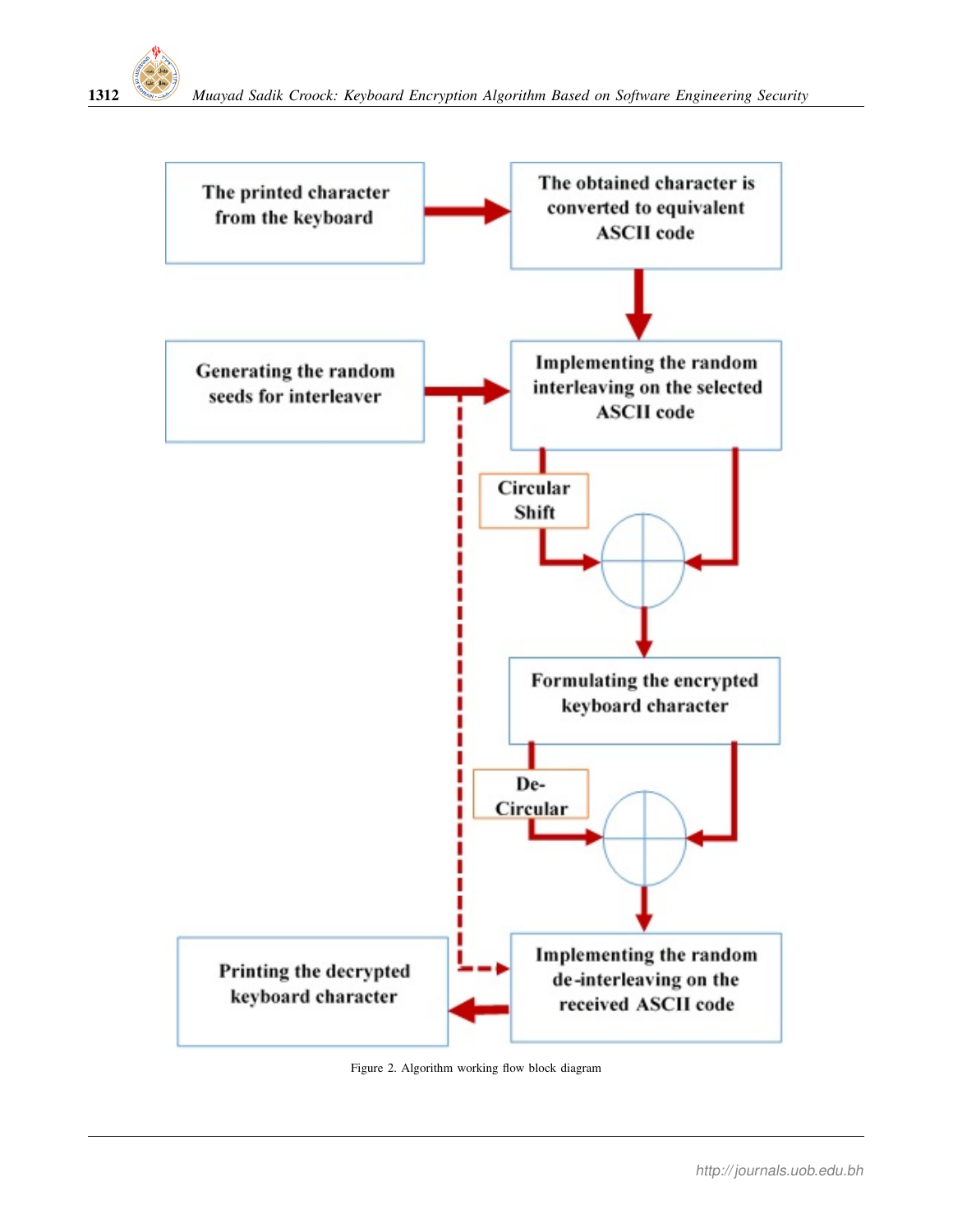

the de-interleaving operation.

- The final result is obtaining the same character that is already pressed on keyboard in real-time.
- This operation is continued whilst the user uses the proposed encrypted keyboard.

From Figures 1 and 2 explained above, it is concluded that the proposed system is managed well from the first step of designing. This is the results of following the software engineering life cycle model that classifies the working plan in sequential steps.

Moreover, the software engineering view provides the designer with a wide angle of imagination to build an algorithm with high flexibility in updating and developing. In addition, it has acceptable scalability in terms of occupying with increasing the number of character adopted by keyboard. This algorithm is also reliable due to the use of feedback between testing and evaluation phase with the design and implementation phases. At the other hand, the proposed algorithm has a noted advantage, which is the simplicity with high randomness. This leads to use it in real-time systems as it is light and does not have a noted delay. One of the most common systems that use real-time keyboard is the chatting applications. These applications require algorithms that are operated in fast way with a sufficient results and security level.

#### 4. RESULTS

In order to test and evaluate the proposed encryption algorithm, a simulator is designed using MATLAB software. The simulator follows the proposed algorithm working steps. As an initial requirement for applying the propose algorithm, different random seeds are adopted to generate indexing orders for the interleaver. These seeds are represented as polynomials that are fed to a shift-register for generating random 8-bit indexing order [2]. Table I. Listed the seed code in binary and the relevant polynomials. The polynomials are structured from 8-bit. These polynomials are generated using Cyclic Redundancy Check (CRC) for 8-bit output. The reducing of redundancy increases the efficiency of these polynomials in generating random 8-bit indexing orders for interleaver. At the other hand, the 4-bit seed code, which is the index of the chosen polynomial, has sent to the encryption side as a side information. These 4-bit is the index of 16 possible polynomials. These 4-bit is combined with the 8-bit encrypted code for each character to be 12-bit. The 4-bit is allocated at the first, while the 8-bit is followed as shown in Figure 4. The final form of 12-bit is called encrypted ASCII. It is important to note that the additional 4-bit increase the complexity, but the security for real-time encryption is guaranteed.

Different testing methods have been considered to check the randomness of the generated interleaver indexing orders. This is due to the main effect of randomness on resulting a secure encrypted ASCII code for each character in keyboard. The considered checkers for the generated indexing orders are:

- ITU tests.
- Dump Monkeys.
- Semi-Smart Monkeys.

Table II shows the results of the above tests for 300 indexing orders for each experience that adopts one seed code and related polynomial. It is notable that most of the generated interleaver indexing orders are passed through the considered tests. The experiment 10 suffers from high fail ratio and this is normal event in adopting the generation of random numbers. For testing the encryption and decryption processes, ten experiments are adopted. Each experiment represents a real-time printing sequence of character. Moreover, three ratios are considered as follows:

$$
Encryption ratio = \frac{\gamma}{\sigma}
$$
 (2)

Where,  $\gamma$  is the number of right encrypted real-time printing characters. The symbol  $\sigma$  represents the total number of real-time printing characters.

$$
Decryption\ ratio = \frac{\theta}{\sigma} \tag{3}
$$

Where,  $\theta$  is the number of right decrypted real-time printing characters. The efficiency ratio is the ration between the encrypted and decrypted ratios:

*Efficiency ratio* = 
$$
\frac{Decryption ratio}{Encryption ratio}
$$
 (4)

Table III shows the results of the considered ratios. These ratios are calculated depending on equations (2)- (4). It is shown that the encryption process is performed in perfect way for all experiments. The decryption process is done in a satisfied way. The experiment 3, 4, and 10 reduces the decryption ratio due to adding Additive Wight Gaussian Noise (AWGN) to the encrypted ASCII code for realizing the real-time environments, in terms of transmission and surrounding circumstances.

For more explanation to the shape of character ASCII codes throughout the performance of the proposed algorithm, Table IV shows the ASCII code of original, encrypted, and decrypted codes. Each code of such a character is seen to be changed from 8-bit number in decimal representation to 12-bit numbers and returned to original 8-bit code in the decryption side. In this table, five cases are considered, while in real the algorithm covers all the characters available in keyboards with 101 keys. It is important to note that the codes ae in binary numbering, but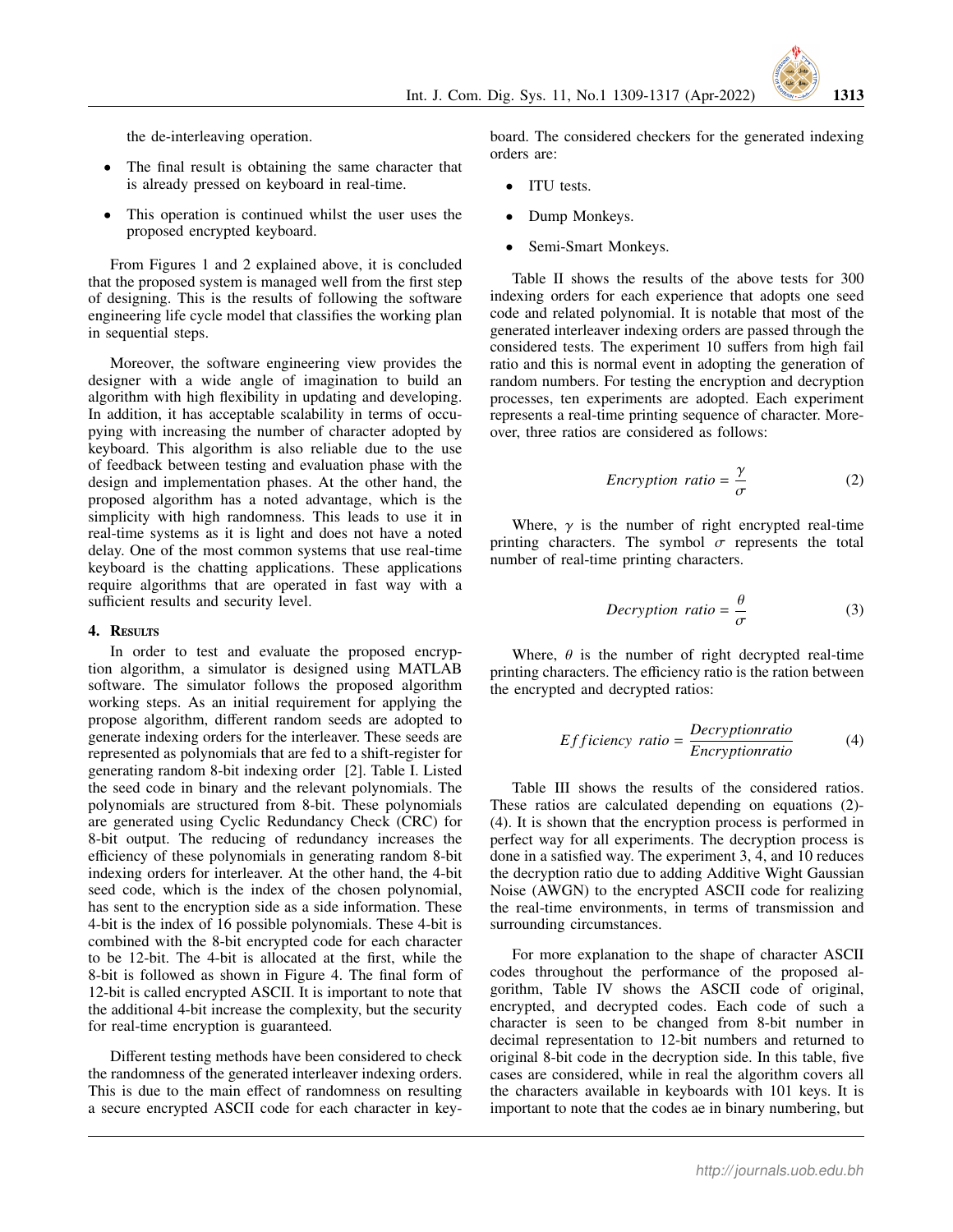



Figure 3. The right circular shift process

TABLE I. Polynomials of interleave indexing orders

|                          | No. Seed Code | Seed Polynomial                          |
|--------------------------|---------------|------------------------------------------|
| 1                        | 0000          | $X^7 + 13X^6 + 20^X + 30$                |
| 2                        | 0001          | $4X^7 + 13X^6 + 20X^3 + 5X + 3$          |
| 3                        | 0010          | $5X^5 + 10X^4$                           |
| $\overline{\mathcal{L}}$ | 0011          | $X^7 + 6X^6 + 25X^4 + 30$                |
| 5                        | 0100          | $16X^7 + X^5 + 2X^2 + 3X$                |
| 6                        | 0101          | $X^7 + 10X^5 + 2X^3 + 30$                |
| 7                        | 0110          | $X^5 + X^4 + X^2 + 5$                    |
| 8                        | 0111          | $X^4 + X^3 + X^2 + 30$                   |
| 9                        | 1000          | $X^7 + X^6 + X^5 + X^4 + 2X^3 + X^2 + X$ |
| 10                       | 1001          | $X^7 + 30$                               |
| 11                       | 1010          | $X^3 + X$                                |
| 12                       | 1011          | $X + 20$                                 |
| 13                       | 1100          | $X^7 + 12X^3 + 2X$                       |
| 14                       | 1101          | $X^6 + 30$                               |
| 15                       | 1110          | $X^7 + 15X^2 + X + 3$                    |
| 16                       | 1111          | $X^5 + 15$                               |

| $4$ bit   | 8-bit                 |  |
|-----------|-----------------------|--|
| Seed code | <b>Encrypted Code</b> |  |

Figure 4. Final encoded ASCII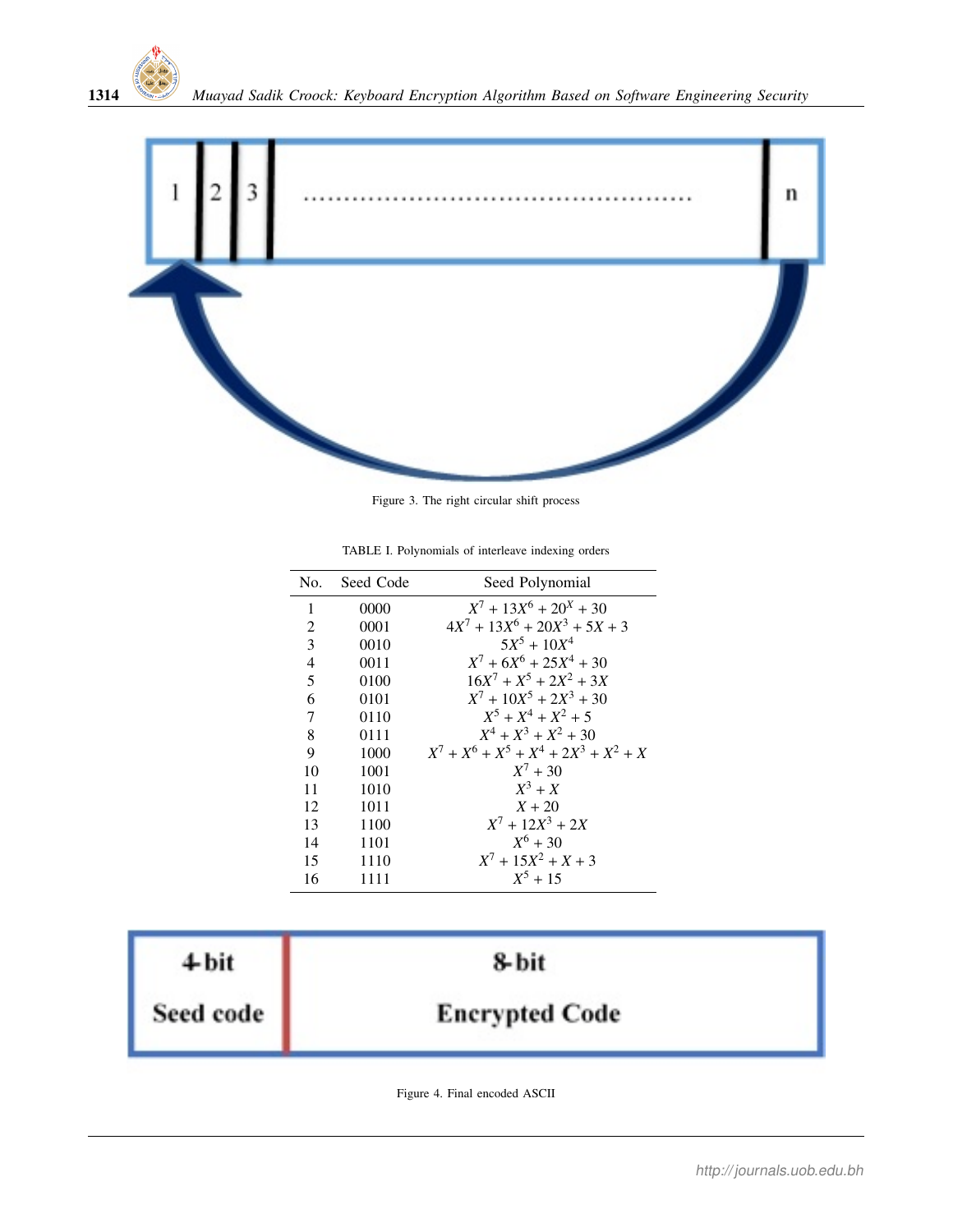|  | No.            | Seed Code | Seed Polynomial |
|--|----------------|-----------|-----------------|
|  | 1              | 298       | 2               |
|  | $\overline{2}$ | 297       | 3               |
|  | 3              | 299       | 1               |
|  | $\overline{4}$ | 300       | 0               |
|  | 5              | 295       | 5               |
|  | 6              | 290       | 10              |
|  | 7              | 300       | $\theta$        |
|  | 8              | 300       | 0               |
|  | 9              | 296       | $\overline{4}$  |
|  | 10             | 298       | $\overline{2}$  |
|  | 11             | 299       | 1               |
|  | 12             | 297       | 3               |
|  | 13             | 298       | $\overline{c}$  |
|  | 14             | 300       | $\overline{0}$  |
|  | 15             | 300       | 0               |
|  | 16             | 299       |                 |
|  |                |           |                 |

TABLE II. Random indexing order test

|  |  |  |  | TABLE III. Testing ratios of ten experiments |
|--|--|--|--|----------------------------------------------|
|--|--|--|--|----------------------------------------------|

|    | Experiment No. No. of Characters |         | Encryption Ratio Decryption Ratio | <b>Efficiency Ratio</b> |
|----|----------------------------------|---------|-----------------------------------|-------------------------|
|    | 1200                             | 100%    | 100%                              | 100%                    |
|    | 1000                             | $100\%$ | $100\%$                           | $100\%$                 |
| 3  | 2000                             | $100\%$ | 99%                               | 99%                     |
| 4  | 500                              | $100\%$ | 98%                               | 98%                     |
|    | <b>200</b>                       | 100%    | 100%                              | 100%                    |
| 6  | 300                              | $100\%$ | $100\%$                           | $100\%$                 |
|    | 2500                             | $100\%$ | $100\%$                           | $100\%$                 |
| 8  | 1500                             | $100\%$ | 99%                               | 99%                     |
| 9  | 1300                             | $100\%$ | 98%                               | 98%                     |
| 10 | 900                              | $100\%$ | 95%                               | 95%                     |

here the decimal form is adopted to ease the representation in the limited size table.

In order to stop on the consumed time of the proposed encryption algorithm as it works in real-time, Table V expresses the run time of five experiments. These experiments are performed with different number of included characters in real-time to test the proposed algorithm behavior over these character sizes. It is shown that the consumed time is close for all experiments, run in PC with CPU of 1.2 GHz, in both sides of encryption and decryption. It is also noted that the decryption consumed time is less than related encryption due to the absence of printing speed of users on keyboards.

As a future work, the proposed keyboard encryption algorithm can be more developed in terms of hardware and software sides. These developments include the production of built-in security keyboard, and applying additional encryption techniques.

#### 5. Conclusions

A keyboard encryption algorithm based on software engineering model was proposed. It included two parts: encryption and decryption coding. The initial ASCII code of the pressed key in a keyboard is encrypted in two steps of interleaving and XOR processes. The same steps were adopted in the decryption process, in which the same initial ASCII code is returned back. The proposed algorithm was tested over different cases. The generated random interleaving indexing order was checked using different attacking software and the ITU tests. The results were positive as most of the generated indices were passed. In terms of performance of the proposed algorithm, the algorithm is tested among the right encryption process. The results were encouraging as the efficiency ratio is varied between 98% to 100%. The process consumed time of the encryption and decryption was tested, and the results appeared that the decryption consumed less time that encryption by 5 ns. It is important to note that the proposed algorithm was light and efficient to be active in real-time applications that uses keyboard, such as chatting.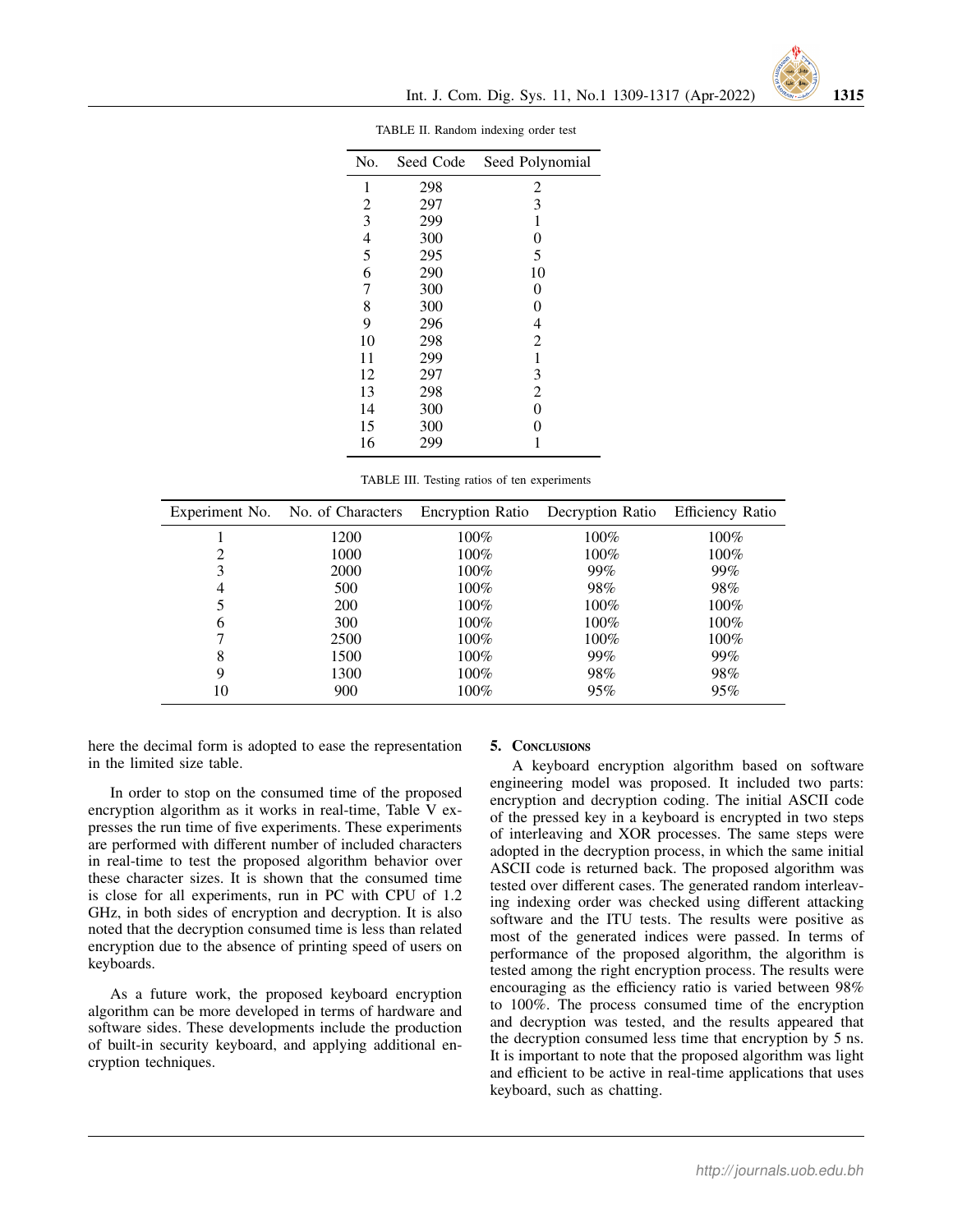|        |             | Character ASCII Code (8-bit) Encrypted Code (12-bit) Decrypted Code (8-bit) |             |
|--------|-------------|-----------------------------------------------------------------------------|-------------|
| Α      | $(65)_{10}$ | $(2762)_{10}$                                                               | $(65)_{10}$ |
| B      | $(66)_{10}$ | $(2067)_{10}$                                                               | $(66)_{10}$ |
| $\ast$ | $(42)_{10}$ | $(1233)_{10}$                                                               | $(42)_{10}$ |
| a      | $(97)_{10}$ | $(1673)_{10}$                                                               | $(97)_{10}$ |
|        | $(98)_{10}$ | $(976)_{10}$                                                                | $(98)_{10}$ |
|        |             |                                                                             |             |

TABLE IV. Coding of characters using proposed algorithm

|      | No. of Character Encryption Time for each Character Decryption Time for each Character |                            |
|------|----------------------------------------------------------------------------------------|----------------------------|
| 1000 | $6e^{-6}$                                                                              | $5.5e^{-6}$<br>$5.5e^{-6}$ |
| 2000 | $6e^{-6}$<br>5.8 $e^{-6}$                                                              |                            |
| 3000 |                                                                                        | $5.2e^{-6}$                |
| 4000 | $5.85e^{-6}$                                                                           | $5e^{-6}$                  |
| 5000 | $5.79e^{-6}$                                                                           | $5e^{-6}$                  |

TABLE V. . Consumed time for the encryption and decryption processes

#### **REFERENCES**

- [1] M. Caudle, *The Keystroke Killer: Transcendence Paperback*. New Orleans, 2018.
- [2] D. Rudrapal and S. Das, *Keystroke Patterns: An e*ffi*cient biometric for authentication*. LAMBERT, 2012.
- [3] N. Jack, *The Key Logger: A Forbidden Glimpse into the True Nature of Women Kindle Edition*. Kindle Unlimitted, 2015.
- [4] P. Merino, C. Kloos, M. Organero, and A. Pardo, "A software engineering model for the development of adaptation rules and its application in a hinting adaptive e-learning system," *Computer Science and Information Systems*, vol. 12, no. 1, 2012.
- [5] I. Sarker, F. Faruque, U. Hossen, and A. Rahman, "Survey of software development process models in software engineering," *International Journal of Software Engineering and Its Applications*, vol. 9, no. 11, 2015.
- [6] M. Kumar, "Compliance modelling and identification of 5-axis vertical articulated robort for machining applications," *International Journal of Science, Technology and Management*, vol. 6, no. 1, 2016.
- [7] M. Agarwal, M. Mehra, R. Pawar, and D. Shah, "Secure authentication using dynamic virtual keyboard layout," in *International Conference and Workshop on Emerging Trends in Technology*.
- [8] A. Parekh, A. Pawar, P. Munot, and P. Mantri, "Secure authentication using anti-screenshot virtual keyboard," *International Journal of Computer Science*, vol. 8, no. 3, 2011.
- [9] D. Liu, E. Cuervo, V. Pistol, R. Scudellari, and L. Cox, "Screenpass: Secure password entry on touchscreen devices," in *The 11th annual international conference on Mobile systems, applications, and services*.
- [10] S. Andhale and P. Rane, "Owerty cipher an extended substitution cipher," *International Journal on Recent and Innovation Trends in Computing and Communication*, vol. 3, no. 5, 2015.
- [11] S. Zhai and P. Kristensson, "The word-gesture keyboard: Reimag-

ining keyboard interaction," *communications of the ACM*, vol. 55, no. 9, 2012.

- [12] O. Coltell, J. Badía, and G. Torres, "Biometric identification system based in keyboard filtering," in *IEEE 33rd Annual International Carnahan Conference on Security Technology*.
- [13] M. K. Shah, D. Kataria, S. Raj, and G. Priya, "Real time working of keylogger malware analysis," *International Journal of Engineering Research and Technology*, vol. 9, no. 10, 2020.
- [14] S. Shinde and U. Wanaskar, "Keylogging: A malicious attack," *International Journal of Advanced Research in Computer and Communication Engineering*, vol. 5, no. 6, 2016.
- [15] I. Barankova, U. Mikhailova, and G. Lukyanov, "Software development and hardware means of hidden usbkeylogger devices identification," *Journal of Physics: Conference Series*, vol. 1441, 2020.
- [16] P. Tuli and P. Sahu, "System monitoring and security using keylogger," *International Journal of Computer Science and Mobile Computing*, vol. 2, no. 3, 2013.
- [17] K. Lakhtaria, "Protecting computer network with encryption technique: A study," *International Journal of u- and e- Service, Science and Technology*, vol. 4, no. 2, 2011.
- [18] N. Jacob, "Review of various encryption algorithms," *Global Journal of Computer Science and Technology: E Network, Web and Security*, vol. 19, no. 1, 2019.
- [19] S. Tayal1, N. Gupta, P. Gupta, D. Goyal, and M. Goyal, "A review paper on network security and cryptography," *Advances in Computational Sciences and Technology*, vol. 10, no. 5, 2017.
- [20] S. Singla and J.Singh, "Cloud data security using authentication and encryption technique," *Global Journal of Computer Science and Technology Cloud and Distributed*, vol. 13, no. 3, 2013.
- [21] M. Alanni, R. Almuttairi, and H. Alsaadi, "Un-imperceptible image stenography approach (u-iisa) in excel sheet," *International Journal*